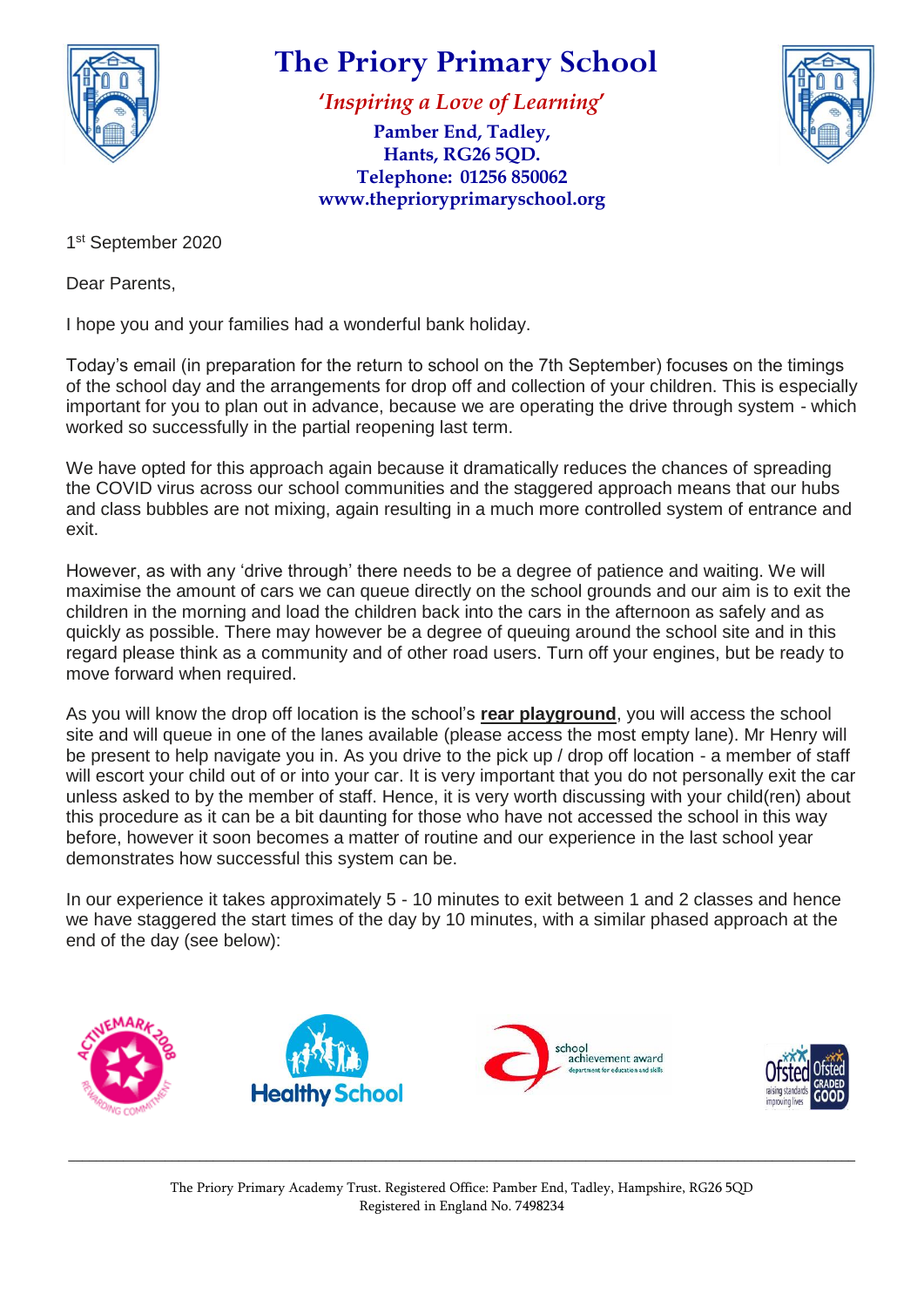| Year R $(*)$          | Year 1 and Year 2        | Year 3 and Year 4     | Year 5 and Year 6     |
|-----------------------|--------------------------|-----------------------|-----------------------|
| Drop Off = $8.50am -$ | Drop Off = $8.40$ am $-$ | Drop Off = $8.30am -$ | Drop Off = $8.20am -$ |
| 9.00am                | 8.50am                   | 8.40am                | 8.30am                |
| Pick $Up = 3pm -$     | Pick $Up = 3.05pm -$     | Pick $Up = 3.10pm -$  | Pick $Up = 3.15pm -$  |
| 3.10 <sub>pm</sub>    | 3.15 <sub>pm</sub>       | 3.20pm                | 3.25 <sub>pm</sub>    |

## **Please arrive 5 minutes earlier than the time stated to get into the queue and be ready for the process to begin.**

It is really important that you stick to the times noted above - arriving earlier or later will slow **the process down.**

**If parents have two or more children in different year groups – they should drop all of their children together at the EARLIER of the drop off times and collect all of their children at the EARLIER times. For example - if your children are in Y2 and Y6 - then you will drop off at 8.40am and pick up at 3.05pm**

#### **\* YR will start these arranged timings from Monday 21st September, following 2 weeks of re-introductory half days.**

Morning club with Mrs Marzetti is operating from the 7th September and the drop off time for this is from 7.30am.

We fully anticipate the first week back to school being the most tricky as the staff, the children and yourselves get into the new routine, so please prepare for increased delays and a longer waiting time. We may well need to change timings slightly if the process is not as effective as we would like.

One consideration to smooth the process is a contraflow system around the school, so that traffic is moving in the same direction and not holding up the flow of cars. Whilst, as a school we cannot enforce this this system - the suggested access to school is documented below. Again, please have consideration for the rest of the community as we get used to a very different system - patience and co-operation are very much required.